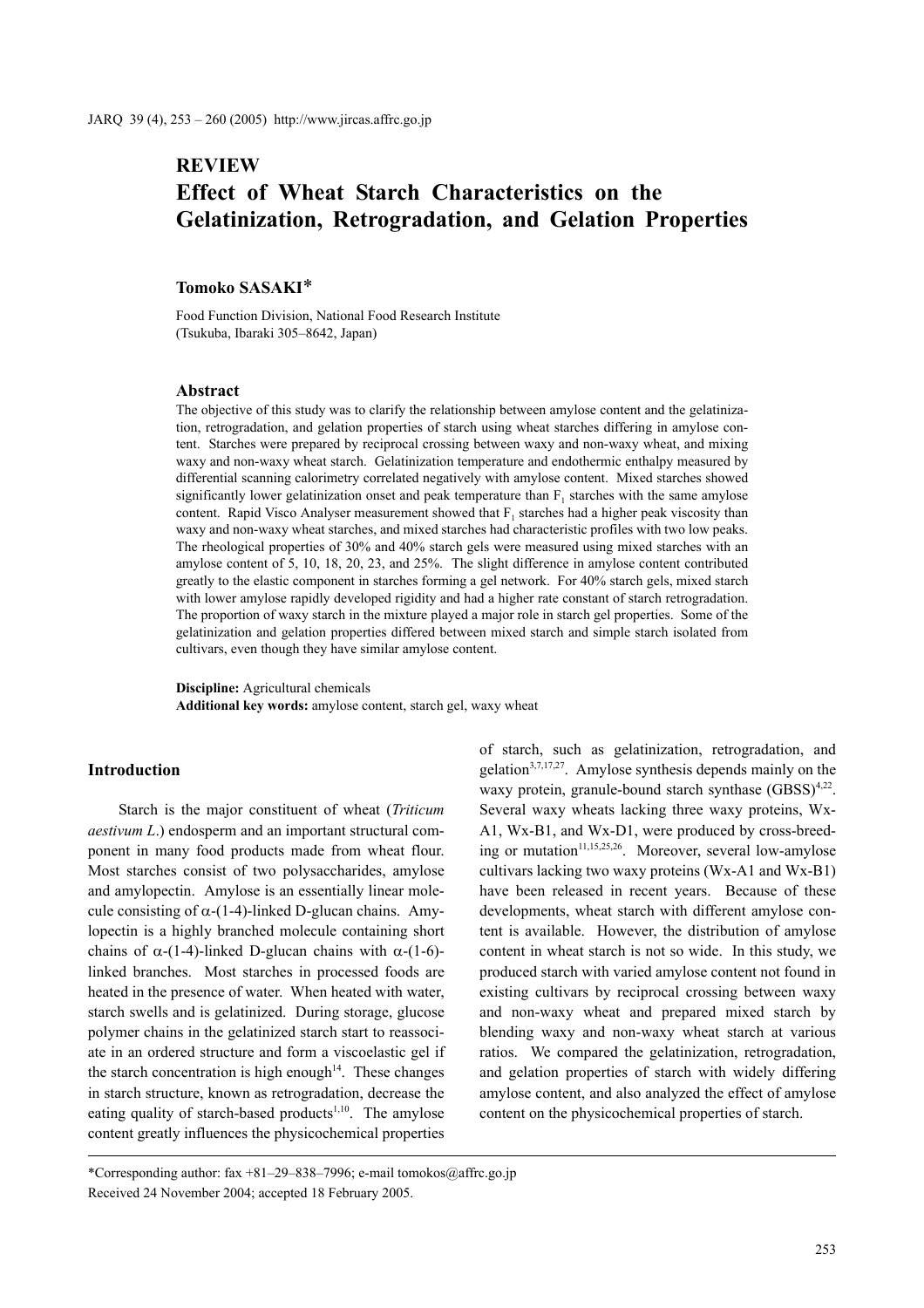## **Materials and methods**

#### **1. Samples**

Six waxy wheat lines (Wx-1, Wx-2, Wx-3, Wx-4, K107Wx1, and K107Wx2) and two non-waxy parent wheats (Kanto 107 and Saikai 173) were used for reciprocal crossing. Wx-1 and Wx-2 were derived from a cross between Bui-Huo (Wx-D1 protein-deficient cultivar) and Saikai 173 (Wx-A1 and Wx-B1 protein-deficient cultivar). Wx-3 and Wx-4 were derived from a cross between Bui-Huo and Kanto 107 (Wx-A1 and Wx-B1 proteindeficient cultivar). K107Wx1 and K107Wx2 were mutants of Kanto 107 with ethyl methanesulphonate. Reciprocal crossing between waxy wheats and their double-null non-waxy parent yielded two types of  $F_1$  seeds (waxy/non-waxy and non-waxy/waxy). For purpose of comparison, mixed starches were produced by blending waxy and non-waxy starch at different ratios determined to correspond to the amylose content of  $F_1$  seeds.

For evaluating the rheological properties of concentrated starch gels, a waxy line, K107Wx1, and a normal amylose line, Norin 61, were used to isolate starches. Mixed starches were prepared by blending waxy and non-waxy starches at different ratios to yield an amylose content of 5, 10, 18, 20, 23, and 25%. Thirty percent and 40% (w/w) starch gels were prepared for analyzing dynamic viscoelasticity.

Amylose content of starch was determined using an amylopectin/amylose assay kit (Megazyme International Ireland Ltd., Ireland).

## **2. Differential scanning calorimetry measurement**

Differential scanning calorimetry (DSC) measurement was conducted using a SSC 5200 with a DSC 120U (Seiko Electronics, Tokyo, Japan) calibrated with indium. For gelatinization studies, 15.0 mg of starch was weighed into silver pans with 35 µL of distilled water. After sealing, pans were scanned at 1ºC/min from 40 to 120ºC. After gelatinization, pans were immediately cooled and stored at 5ºC for 4 weeks and rescanned at 1ºC/min from 5 to 120ºC for retrogradation studies.

#### **3. Starch pasting properties**

The pasting properties of isolated starch were measured with a Rapid Visco Analyser (RVA, Newport Scientific Pt. Ltd., Warriewood, Australia). Starch, 1.5 g (db), was dispersed in 12.5 mL of distilled water. The suspension was heated at 5ºC/min from 34 to 94ºC, held at 94ºC for 5 min, and cooled at 5ºC/min to 34ºC and held at 34ºC for 10 min.

#### **4. Rheological measurement**

The dynamic viscoelasticity of starch gel was measured using a rheometer (RheoStress RS75, HAAKE, Germany) with a parallel plate (35 mm diameter, gap 1.0 mm). For rheological measurement, a 35 mm diameter disk was cut from the center of the gel and transferred on the rheometer plate. The linear viscoelastic region was determined by means of a stress sweep. Dynamic viscoelasticity was measured in a frequency range of 0.01– 10 Hz at 25ºC and constant stress (50 Pa). At this stress all samples showed linear behavior. Silicone oil was applied to exposed surfaces of starch gels to prevent evaporation of water during the experiment.

## **Results and discussion**

## **1. Comparison of starch characteristics of waxy, non-waxy, their F1 seeds, and mixed starch**

(1) Amylose content

The amylose content of waxy wheat lines was 0.8– 0.9%, and that of non-waxy wheat 18.3–20.3%, whereas that of  $F_1$  seeds was 7.2–7.7% (waxy/non-waxy) and 13.5–15.3% (non-waxy/waxy) (Table 1).  $F_1$  seed starch had an amylose content not found in existing cultivars and ranging between waxy and non-waxy wheat $18$ . None of the six waxy wheats had waxy protein<sup>15,25,26</sup>. All  $F_1$ seeds were derived from the cross between Wx-A1, Wx-B1, and Wx-D1 protein-deficient cultivars and Wx-A1 and Wx-B1 deficient cultivars. The difference in amylose content between waxy/non-waxy and non-waxy/ waxy starch in  $F_1$  seeds suggests that gene dosage has effects on amylose content by double fertilization (Table 1).

|  |  |  |  |  |  |  | Table 1. Dosage effect on amylose content in endosperm |
|--|--|--|--|--|--|--|--------------------------------------------------------|
|--|--|--|--|--|--|--|--------------------------------------------------------|

| Sample        | Functional $Wx$ -DI allele<br>dosage in endosperm | Amylose content $(\% )$ |
|---------------|---------------------------------------------------|-------------------------|
| Non-waxy      | 3                                                 | $18.3 - 20.3$           |
| Non-waxy/Waxy |                                                   | $13.5 - 15.3$           |
| Waxy/Non-waxy |                                                   | $7.2 - 7.7$             |
| Waxy          | $\theta$                                          | $0.8 - 0.9$             |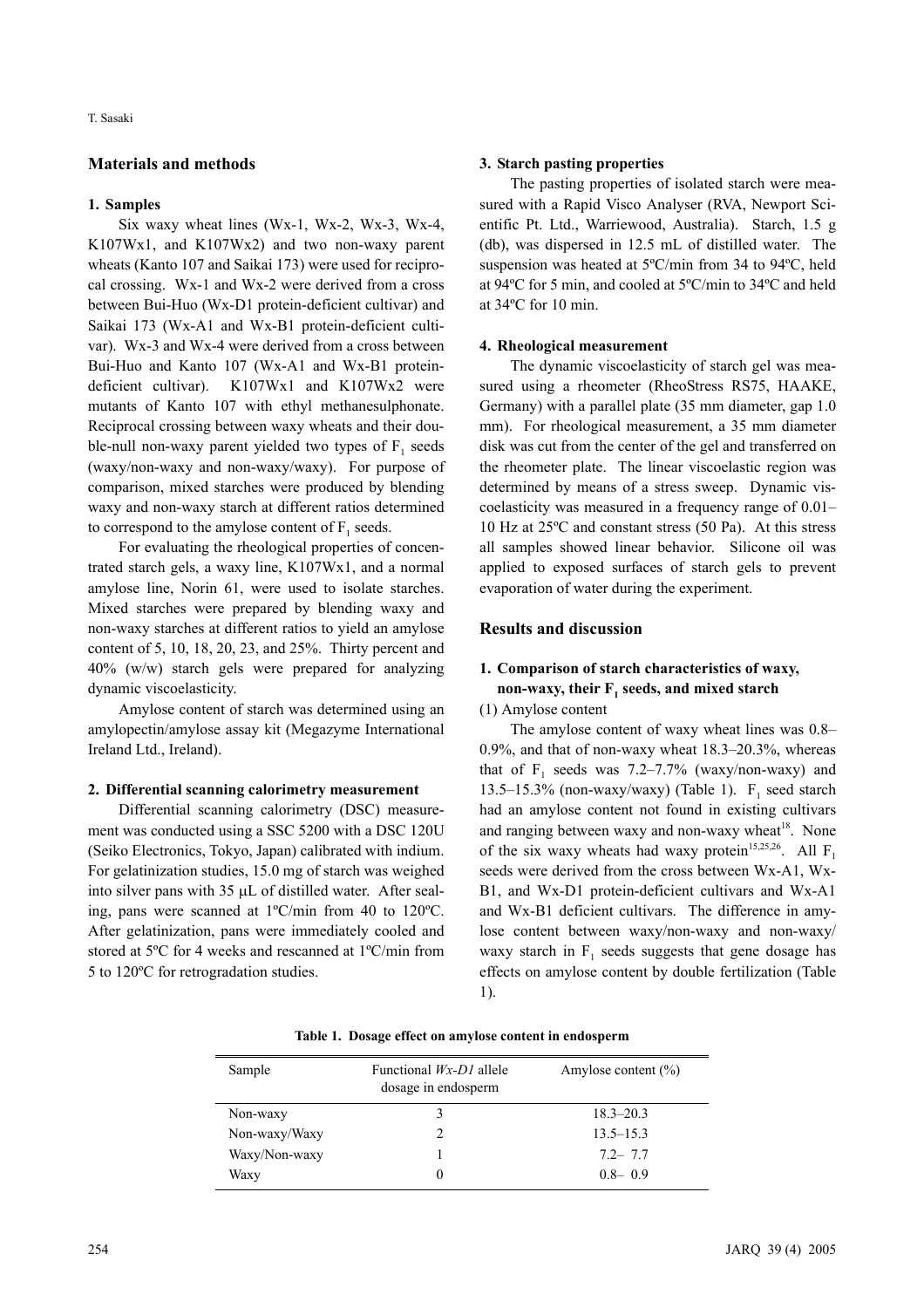#### (2) Gelatinization and Retrogradation Properties

Differential scanning calorimetry (DSC) measurement was conducted for gelatinization and retrogradation studies. Final gelatinization temperature and gelatinization enthalpy correlated negatively with amylose content in all samples  $(r = -0.80^{**}, -0.87^{**})^{18}$ . No significant correlations were found between amylose content and onset and peak gelatinization temperature.  $F_1$  and mixed starches having the same amylose content as  $F_1$  starches showed clearly different gelatinization onset and peak temperature (Fig. 1). Mixed starches showed lower onset and peak temperatures than  $F_1$  starches having the same amylose content. Curves of mixed starch were broader than those of  $F_1$  starch (Fig. 2). The enthalpy of gelatinization reflects the loss of molecular order<sup>2</sup>, and gelatinization temperature is considered a parameter of crystallite perfection<sup>21</sup>. Since amylopectin plays a major role in starch granule crystallinity, the presence of amylose lowers the melting temperature of crystalline regions and the energy for starting gelatinization<sup>6</sup>. More energy is needed to initiate melting in the absence of amylose-rich amorphous regions<sup>12</sup>. The correlation indicates that starch with higher amylose content has more amorphous region and less crystalline, lowering gelatinization temperature and endothermic enthalpy. The differences in gelatinization properties between  $F_1$  and mixed starches are due to varied homogeneity. Fredriksson et al.<sup>7</sup> suggested that a wide temperature range implied a large amount of crystals with varied stability. The heterogeneity of ordered inside structures causes a broader gelatinization range. We found the gelatinization range of mixed starches broader than  $F_1$  starch having the same amylose content, indicating that the crystallite stability of mixed starch differs from that of  $F_1$  starch having the same amylose content. Starch granule crystallites that required less energy to melt would melt first<sup>16</sup>. Non-waxy starch with higher amylose content would start to melt first, and waxy starch melted successively in mixed samples, which results in lowering gelatinization onset and peak temperature of mixed starches. Another endothermic peak was observed at about 100 $^{\circ}$ C in non-waxy, F<sub>1</sub>, and mixed starches, but no corresponding peak was found in waxy wheat starch. This peak is thought to correspond to transition of the amylose-lipid complex<sup>5</sup>. Endothermic enthalpy due to the melting of amylose-lipid complexes correlated significantly with amylose content  $(r = 0.88^{**})$ , as found elsewhere<sup>24</sup>.

Gelatinization temperature and enthalpy in retrograded starches were analyzed after storage at 5ºC for 4 weeks. Retrograded starches showed lower gelatinization temperature and smaller enthalpy than raw starches, indicating that they have weaker starch crystallinity. The







**Fig. 2. DSC (differential scanning calorimetry) profiles (30%) of F<sub>1</sub> starch from a cross between Kanto 107 and K107Wx1, and mixed starch with the same** amylose content as F<sub>1</sub> starch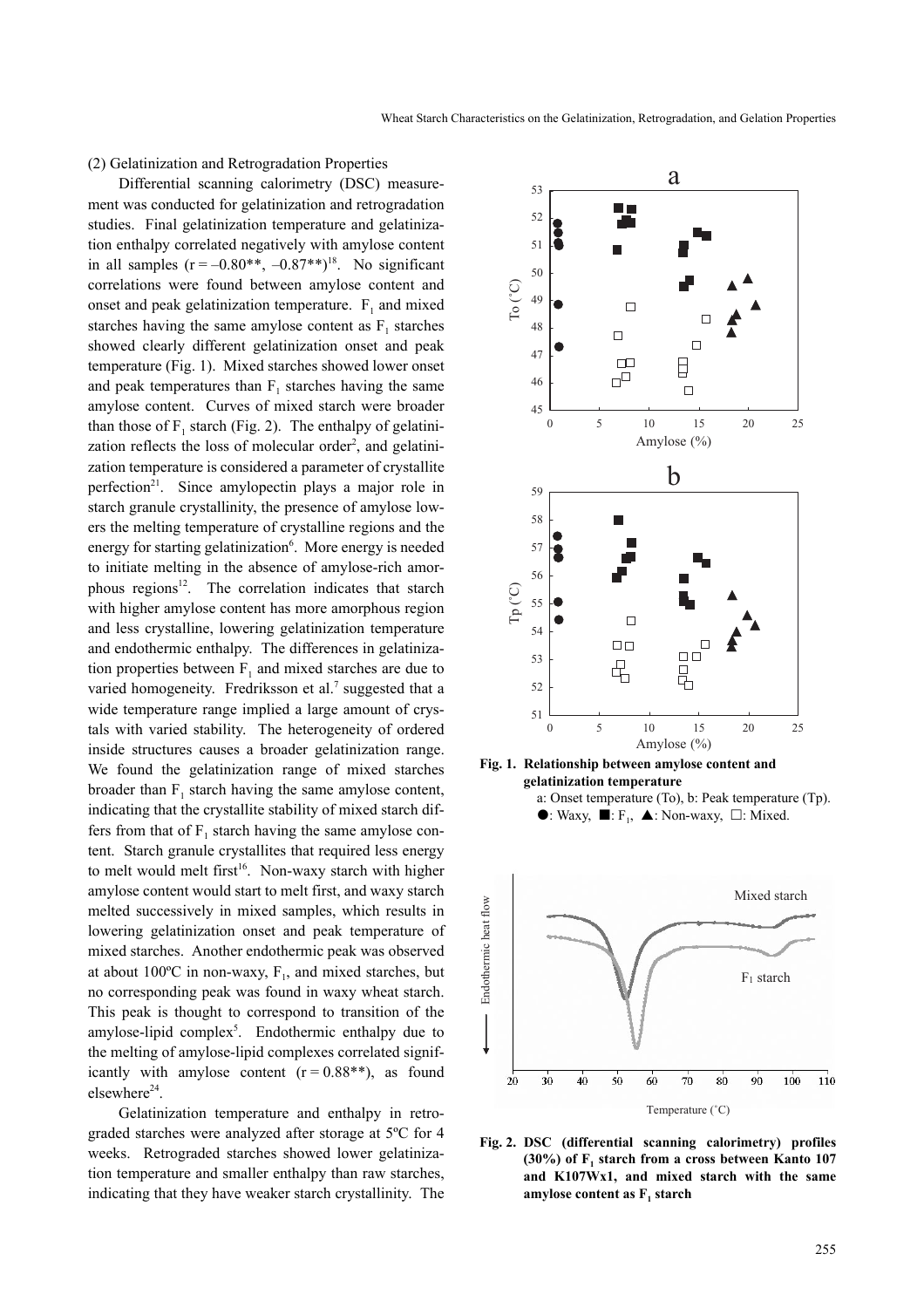enthalpy for melting recrystallized starches correlated negatively with amylose content  $(r = -0.55^*)$ , showing the starch with more amylopectin recrystallized to a greater degree. Miles et al. $14$  reported that the amylose component in starch gels retrogrades rapidly and the crystallization of amylose reached a limit after 2 days, whereas the amylopectin component recrystallizes slowly over time. After a few days of storage, the amylopectin is highly crystallized and long-term changes in crystallization are mainly associated with the amylopectin fraction<sup>8</sup>. Since starches with higher amylopectin content tend to recrystallize more during a longer storage, higher energy is needed to melt the reformed crystallite. No difference in retrogradation properties was found between  $F_1$  and mixed starch.

#### (3) Pasting Properties

The pasting properties of isolated starch were measured with a Rapid Visco Analyser (RVA).  $F_1$  starch had higher peak viscosity than non-waxy wheat starch (Fig. 3), supporting the idea that lower amylose content is associated with higher peak viscosity. Reduced amylosecontent starch relates to greater swelling. Greater swelling reduces the quantity of free water and is associated with higher pasting viscosity<sup>28</sup>. In this study, waxy starch showed a lower peak viscosity than  $F_1$  starch and a very sharp increase in paste viscosity at lower temperature (Fig. 3). Leloup et al.<sup>13</sup> demonstrated that a minimum amylose:amylopectin ratio of 0.43 was needed to maintain the gel network during heating in water. At lower amylose content, the structure of starch gel is easily disrupted by heating. Amylose suppresses swelling and maintains the integrity of swollen starch granules<sup>9</sup>. Since starch swelling is mainly a property of amylopectin, waxy starch swells rapidly and swollen granules degrade at lower temperature, indicating that waxy starch rapidly develops viscosity but cannot maintain the stability of paste viscosity. For  $F_1$  starches, a clearly different step in increasing viscosity was found between non-waxy/waxy and waxy/non-waxy. Non-waxy/waxy starch showed a profile similar in increasing viscosity to non-waxy starch. Waxy/non-waxy starch, however, showed a sharp increase in viscosity at lower temperature, similar to the profile of waxy starch. This difference would reflect amylose content.

Mixed starch showed characteristic RVA profiles having two low peaks (Fig. 4). The peak viscosity of mixed starches was much lower than that of waxy and non-waxy wheat and their  $F_1$  starch. In mixed starch including more waxy starch, the first peak was higher than the second, and in mixed starch including more nonwaxy starch, the second peak was higher. The two peaks indicate that waxy starch in the mixed sample started to collapse before non-waxy starch reached the peak viscosity. When waxy starch granules broke down, non-waxy starch granules developed a viscosity. The difference in pasting properties between waxy and non-waxy starch produced two low peaks in the pasting profile of mixed starch. Results also indicate that the association between amylose and amylopectin molecules in mixed starch would differ from that of simple starch. Mixed starch may induce specific starch chain interactions between



**Fig. 3. Starch pasting curves of waxy and non-waxy wheat** and their F<sub>1</sub> seeds ------- : Temperature profile.



**Fig. 4. Starch pasting curves of mixed starches of waxy and non-waxy wheat** ------- : Temperature profile.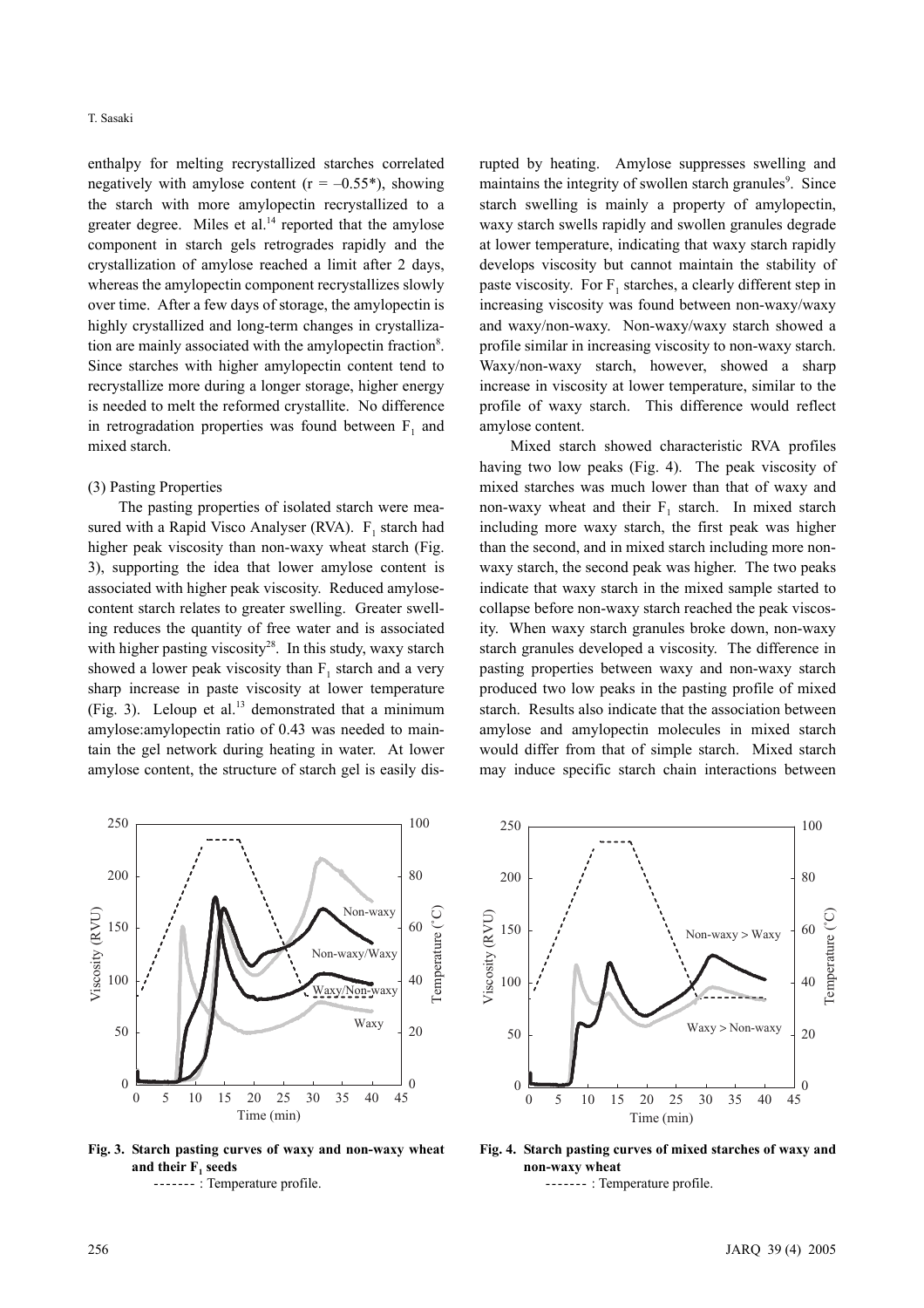molecules, starch granules, swollen granules, and granule fragments.

#### **2. Rheological properties of mixed starch gels**

Evaluation of concentrated starch gel provides useful information on food quality, since the starch concentration is high in wheat products. We compared the rheological properties of mixed starch gels with varied amylose content, and analyzed the effect of amylose content on concentrated starch gel properties<sup>19</sup>.

The frequency dependence of the storage shear modulus (G') of 30% and 40% wheat starch gels stored at 5ºC for 24 h are shown in Fig. 5. Both 30% and 40% starch gels mixed with more waxy starch showed lower G' during 48 h storage, meaning softer gel and weaker gel structure. The small difference in the mixing ratio of waxy starch markedly affected the elastic component of starch gels. The decrease in G' induced by the increased mixing ratio of waxy starch was more pronounced for 30% than 40% starch gels. Mixed starch gels with 18, 23, and 25% amylose content showed a significantly lower G' than starch gels prepared from cultivars having a corresponding amylose content of mixed starches $20$ . When starch granules are heated with water and gelatinized, amylopectin matrix breakdown severely weakens the granule structure<sup>10</sup>. On the other hand, amylose is reported to help reduce granular rigidity loss of swollen starch<sup>23</sup>, and leached-out amylose plays a role in forming the gel network. The mixed starch with more waxy starch had higher solubilized amylopectin and lower solubilized amylose. Results indicate that mixed starch gel from samples containing more waxy starch leads to a softer and weaker gel than non-waxy starch gel, probably due to increased leached-out amylopectin and reduced leached-out amylose to form the gel network. The frequency dependence of 30% and 40% starch gels decreased with increasing non-waxy starch proportion of mixed starch and increasing storage duration at 5ºC. For 40% starch gels, mixed starch even with low amylose content showed a lower frequency dependence, indicating that 40% is a sufficient concentration for mixed starch having low amylose to form a gel network with cross-links.

In G' development in 30% and 40% starch gels during 48 h storage at 5ºC, G' continued to increase through storage (Fig. 6). In particular, during the initial 24 h of storage the 40% starch gels showed a great increase in G'. Starch gels of mixed samples with more waxy starch exhibited lower G' through storage, indicating waxy starch decreased gel network formation. 40% starch gels with less than 10% amylose content, however, developed the gel network rapidly and approached the G' of other starch gels with higher amylose content after 48 h. The retrogradation of starch gels in the initial stage within 24



**Fig. 5. Frequency dependence of storage shear modulus (G') of 30% (a) and 40% (b) wheat starch gels stored at 5**°**C for 24 h**

 $\bullet$ : Norin 61,  $\blacktriangle$ : amylose 25%,  $\blacksquare$ : amylose 23%,  $\heartsuit$ : amylose 20%,  $\triangle$ : amylose 18%,  $\Box$ : amylose 10%,  $\diamond$ : amylose 5%,  $\star$ : K107Wx1.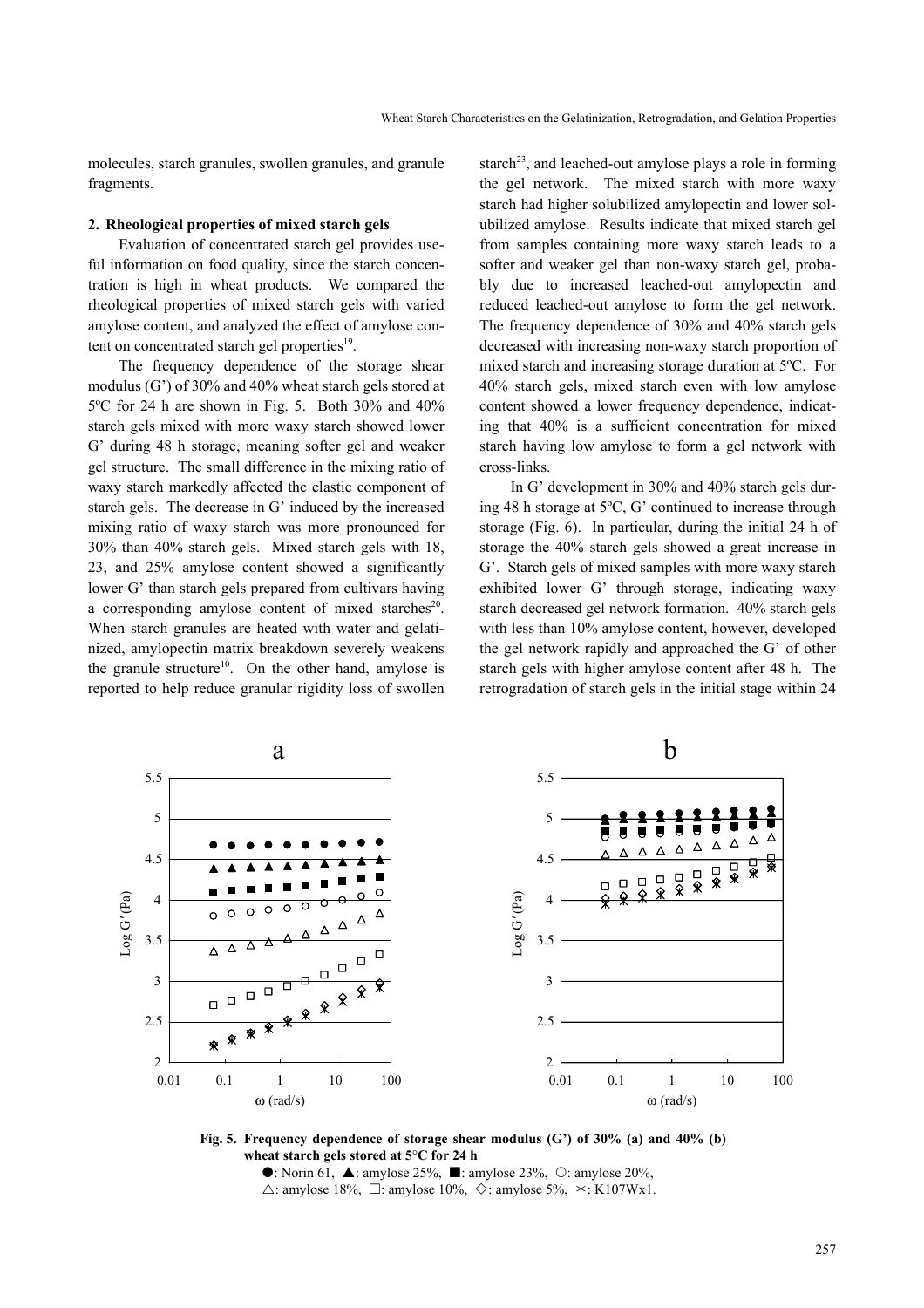T. Sasaki



**Fig. 6. Changes in storage shear modulus (G') at a frequency of 1Hz of 30% (a) and 40% (b) wheat starch gels with storage period at 5**°**C**

 $\bullet$ : Norin 61,  $\blacktriangle$ : amylose 25%,  $\blacksquare$ : amylose 23%,  $\heartsuit$ : amylose 20%,  $\triangle$ : amylose 18%,  $\Box$ : amylose 10%,  $\diamond$ : amylose 5%,  $\star$ : K107Wx1.

| Sample      | 30% starch gels<br>$k \times 10^{-3}$ (h <sup>-1</sup> ) | 40% starch gels<br>$k \times 10^{-3}$ (h <sup>-1</sup> ) |
|-------------|----------------------------------------------------------|----------------------------------------------------------|
| Norin 61    | 11.3                                                     | 18.4                                                     |
| Amylose 25% | 9.9                                                      | 20.4                                                     |
| Amylose 23% | 6.1                                                      | 24.5                                                     |
| Amylose 20% | 6.3                                                      | 30.9                                                     |
| Amylose 18% | 3.5                                                      | 28.2                                                     |
| Amylose 10% | 14.4                                                     | 48.4                                                     |
| Amylose 5%  | 12.1                                                     | 55.7                                                     |
| K107Wx1     | 15.5                                                     | 59.5                                                     |

**Table 2. The rate constant of developing storage shear modulus of starch gels**

h could be expressed by the following first-order kinetic equation:

$$
Log G' = kt + C
$$

where  $k(h^{-1})$  is the rate constant, t the storage time (h), and  $C = Log G'$  when storage time is zero. Table 2 shows the comparison between the rate constant of 30% and 40% starch gels. For 30%, mixed starch with 5 and 10% amylose content and waxy starch showed a slightly higher rate constant than other starches. The rate constant of 30% starch gels showed no clear relationship to the composition of waxy starch in mixed starches. For 40% starch gels, mixed starch with more waxy starch showed a higher rate constant, indicating the content of waxy starch in mixed starch dynamically affects the retrogradation rate of 40% starch gels. The differences found between 30% and 40% starch gels suggest that water content markedly affected the rate of starch retrogradation, in particular, amylopectin reassociation. In a concentrated system such as a 40% starch suspension, swollen granules enriched with amylopectin occupy the available area of suspension, decreasing the surrounding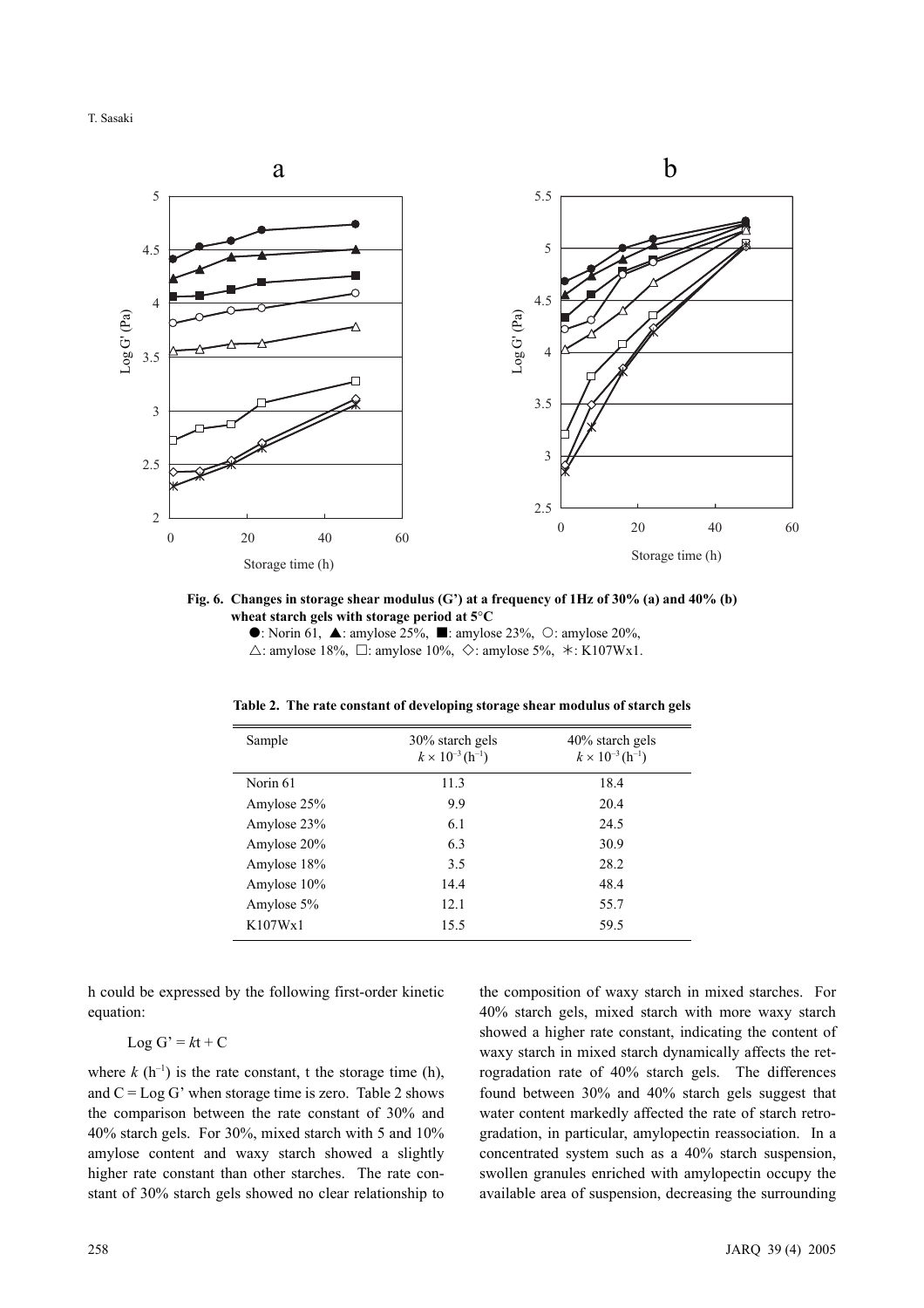area and decreasing leached-out amylose. This indicates that the recrystallization of amylopectin in the swollen area accompanying the reassociation of outer branches of amylopectin had a greater effect on the retrogradation of starch gels than the gelation of leached-out amylose, so mixing waxy starch in starch gels increased the retrogradation rate.

### **Conclusion**

The amylose content varied widely in the isolated starches from waxy wheat, non-waxy wheat, and their  $F_1$ seeds by reciprocal crossing. The various relationships between amylose content and physicochemical properties of wheat starch were demonstrated by using  $F_1$  starch and mixed starches, which have amylose content not found in existing cultivars. Gelatinization enthalpy (∆H) and final gelatinization temperature (Tc) measured by DSC correlated negatively with amylose content. For onset (To) and peak (Tp) gelatinization temperature, mixed starches showed a clearly different trend from  $F_1$  starches having the same amylose content as mixed starch. Mixed starch had a broader endothermic peak than  $F_1$  starch. The peak viscosity of  $F_1$  starch measured by RVA was higher than that of their parent cultivars, non-waxy and waxy wheat. Mixed starches showed characteristic pasting profiles, which had two low peaks. Small differences in the mixing ratio of waxy starch markedly affected mixed starch gel properties. The concentration of starch suspension had great influence on the development of modulus. Forty per cent waxy starch gel showed a rapid increase in modulus compared with 30% waxy starch gel, which suggests the concentration affected the reassociation of amylopectin. Mixed starches formed softer gels compared with starches having similar amylose content isolated from a single cultivar. The results suggest that some gelatinization, pasting and gelation properties reflect the homogeneity of starch granules in starch in addition to amylose content. Mixing waxy wheat starch for adjusting amylose content may have a greater impact on the physical properties of starch than expected due to its unique characteristics. When we utilize mixed starches of waxy wheat for food products, it is essential to consider that the heterogeneity of starch granules influences the properties of the final product.

## **References**

1. Biliaderis, C. G. & Zawistowski, J. (1990) Viscoelastic behavior of aging starch gels: effect of concentration, temperature, and starch hydrolysates on network properties. *Cereal Chem.*, **67**, 240–246.

- 2. Cooke, D. & Gidley, M. J. (1992) Loss of crystalline and molecular order during starch gelatinization: origin of the enthalpic transition. *Carbohydr. Res.*, **227**, 103–112.
- 3. Czuchajowska, Z. et al. (1998) Structure and functionality of barley starches. *Cereal Chem.*, **75**, 747–754.
- 4. Echt, C. S. & Schwartz, D. (1981) Evidence for the inclusion of controlling elements within the structural gene at the waxy locus in maize. *Genetics*, **99**, 275–284.
- 5. Eliasson, A. -C. (1994) Interaction between starch and lipids studied by DSC. *Thermochim. Acta*, **246**, 343–356.
- 6. Flipse, E. et al. (1996) The dosage effect of the wildtype GBSS allele is linear for GBSS activity but not for amylose content: absence of amylose has a distinct influence on the physico-chemical properties of starch. *Theor. Appl.Genet.*, **92**, 121–127.
- 7. Fredriksson, H. et al. (1998) The influence of amylose and amylopectin characteristics on gelatinization and retrogradation properties of different starches. *Carbohydr. Polym.*, **35**, 119–134.
- 8. Gudmundsson, M. & Elliasson, A. C. (1992) Some physical properties of barley starches from cultivars differing in amylose content. *J. Cereal. Sci.*, **16**, 95–105.
- 9. Hermansson, A. M. & Svegmark, K. (1996) Developments in the understanding of starch functionality. *Trends Food Sci. Tech.*, **7**, 345–353.
- 10. Keetles, C. J. A. M., van Vliet, T. & Walstra, P. (1996) Gelation and retrogradation of concentrated starch systems: 1. Gelation. *Food Hydrocoll.*, **10**, 343–353.
- 11. Kiribuchi-Otobe, C. et al. (1997) Production of hexaploid wheats with waxy endosperm character. *Cereal Chem.*, **74**, 72–74.
- 12. Krueger, B. R. et al (1987) Differential scanning calorimetry of raw and annealed starch isolated from normal and mutant maize genotypes. *Cereal Chem.*, **64**, 187–190.
- 13. Leloup, V. M., Colonna, P. & Buleon, A. (1991) Influence of amylose-amylopectin ratio on gel properties. *J. Cereal Sci.*, **13**, 1–13.
- 14. Miles, M. et al. (1985) The roles of amylose and amylopectin in the gelation and retrogradation of starch. *Carbohydr. Res.*, **135**, 271–281.
- 15. Nakamura, T., Yamamori, M. & Nagamine, T. (1995) Production of waxy (amylose-free) wheats. *Mol. Gen. Genet.*, **248**, 253–259.
- 16. Obanni, M. & Bemiller, J. N. (1997) Properties of some starch blends. *Cereal Chem.*, **74**, 431–436.
- 17. Parovuori, P. et al. (1997) Effects of enzymically modified amylopectin on the rheological properties of amylose-amylopectin mixed gels. *Food Hydrocoll.*, **11**, 471– 477.
- 18. Sasaki, T., Yasui, T. & Matsuki, J. (2000) Effect of amylose content on gelatinization, retrogradation, and pasting properties of starches from waxy and nonwaxy wheat and their F1 seeds. *Cereal Chem.*, **77**, 58–63.
- 19. Sasaki, T. et al. (2002a) Rheological properties of mixed gels using waxy and non-waxy wheat starch. *Starch/ Stärke*, **54**, 410–414.
- 20. Sasaki, T. et al. (2002b) Comparison of physical properties of wheat starch gels with different amylose content. *Cereal Chem.*, **79**, 861–866.
- 21. Tester, R. F. & Morrison, W. R. (1990) Swelling and gelatinization of cereal starches. II. Waxy rice starches.